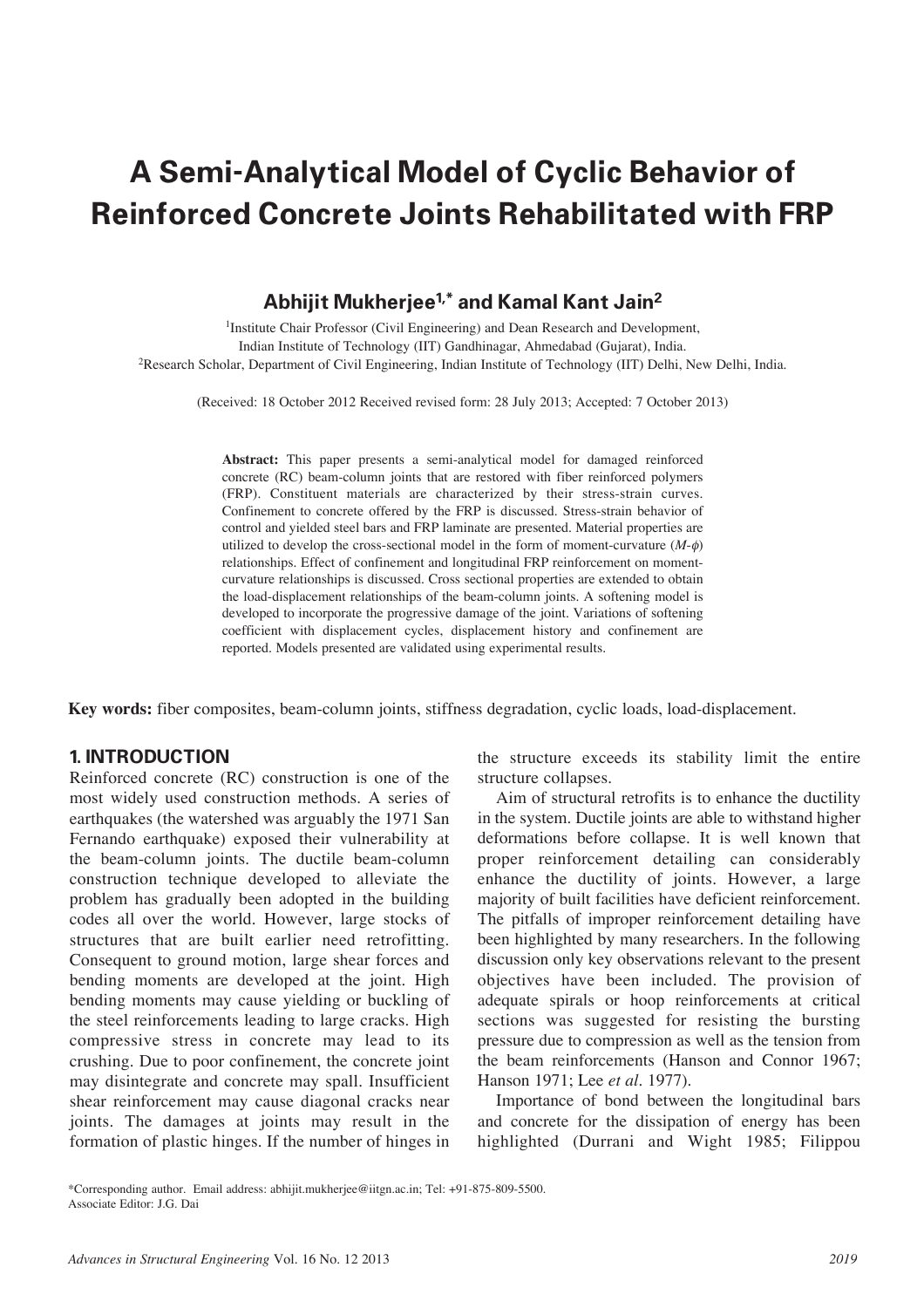*et al.* 1986). The combined effect of joint shear and the compressive load on the column has been studied and it was observed that higher column compression delays shear cracking (Meinheit and Jirsa 1981; Clyde *et al.* 2000). Based on the experiments on a wide range of joints, it is observed that the small samples had faster deterioration of stiffness due to early loss of bond (Abrams 1987). Retrofitting deficient joints that have not been damaged prior to the retrofit has been investigated (Park and Ruitong 1998; Lowes and Moehle 1999; Dhakal *et al.* 2005). However, many structures need repair after suffering severe damage. Recently, rehabilitation technique for complete recovery of joints that have been damaged to the extent that beams had exhausted their moment resistance capacity has been reported (Mukherjee and Joshi 2005). Use of reinforced concrete jackets (Alcocer and Jirsa 1993) and steel plate jackets (Ghobarah *et al.* 1997) to strengthen the joints has been studied. However, execution of such rehabilitation is disruptive to the operation of the facility, is labor intensive and very time consuming. Application of FRP has promised to alleviate these difficulties. FRP in enhancement of bending and shear capacities of flexure elements (Triantafillou and Antonopoulos 2000) and enhancement of confinement of concrete in compression elements (Mukherjee *et al.* 2004) is well established. Some apprehensions have been expressed on the efficiency of FRP in mitigating such distresses in joints, because maintenance of the continuity of the fibers at the joints is difficult. In extreme load conditions, such as earthquake, ductility of the joint is required to delay their collapse. The brittleness of FRP is also considered a negative. However, creative applications of FRP can rectify these deficiencies. The lack of ductility of a joint with inadequately lapped reinforcements has been mitigated by a hybrid of Carbon Fiber reinforced Polymer (CFRP) sheets and steel angles and bolts (Geng *et al.* 1998). Improvement of the flexure capacity of elements framing into the joints has been reported (Parvin and Granata 2000) by glass, Kevlar and Carbon composites. Shear deficient frames have been strengthened by adhesively bonding CFRP strips and sheets on the external surfaces of flexure members (Antonopoulos and Triantafillou 2003) and a design methodology for such joints (Triantafillou and Antonopoulos 2000) has been proposed. Numerical models to predict the load-deflection behavior of RC joints have also been proposed (Antonopoulos and Triantafillou 2002). The combined shear deficiency and bond slip have been treated by a hybrid of steel anchors and CFRP sheets (Ghobarah *et al.* 2000; Ghobarah and El-Amoury 2005).

Reinforced beam-column joints when subjected to cyclic loads such as in case of earthquakes are susceptible to brittle failure. Lowes and Altoontash (2003) developed a model to represent the response of RC beam-column joints under reversed-cyclic loading. They developed a four-node 12-degree-offreedom element for use with typical hysteretic beamcolumn line elements in two-dimensional nonlinear analysis of reinforced concrete structures. Constitutive relationships were developed to define the load deformation response of the joint model on the basis of material, geometric, and design parameters. Mitra and Lowes (2004) modified this model to take into account the variation in tensioncompression couple distance, bond-slip constitutive law to ensure that strength degradation occurred only due to cyclic loading and anchorage length. Ghobarah and El-Amoury (2005) reported that rehabilitation of joints subjected to cyclic loads using FRP composites is effective in significantly increasing the joint energy dissipation and in reducing the joint stiffness degradation. It was also observed that rehabilitations lead to the change in the failure mode from brittle joint shear and steel bar bond slip to formation of ductile beam hinges.

In the presented work an attempt has been made to obtain cyclic load-displacement relations by means of a softening model, for FRP rehabilitated joints. Experimental work conducted has also been discussed in brief. Material and cross-sectional models used for development of the load-displacement relation are also discussed. Proposed structural model helps in obtaining the load displacement parameters at various distress levels i.e. in pre yield, post yield and softening zones for RC joints under cyclic loads. The method predicts the joint characteristics till failure that can be used in a variety of design techniques such as pushover analysis for earthquake resistant design. The analytical results have been validated with the experimental observations. Furthermore, the results provide an insight into the levels of strengthening achieved by a particular design using FRP. Hence, the models are useful in carrying out rehabilitation design for a targeted load-displacement performance.

# **2. EXPERIMENTAL INVESTIGATIONS**

Only a brief summary of the experimental work carried out is presented in this paper as main focus of the present paper is on the analytical model. Detailed discussion on experimental study has been reported by Rai (2007). The present experiment has four stagesspecimen preparation, infliction of damage, rehabilitation and test of rehabilitated specimens.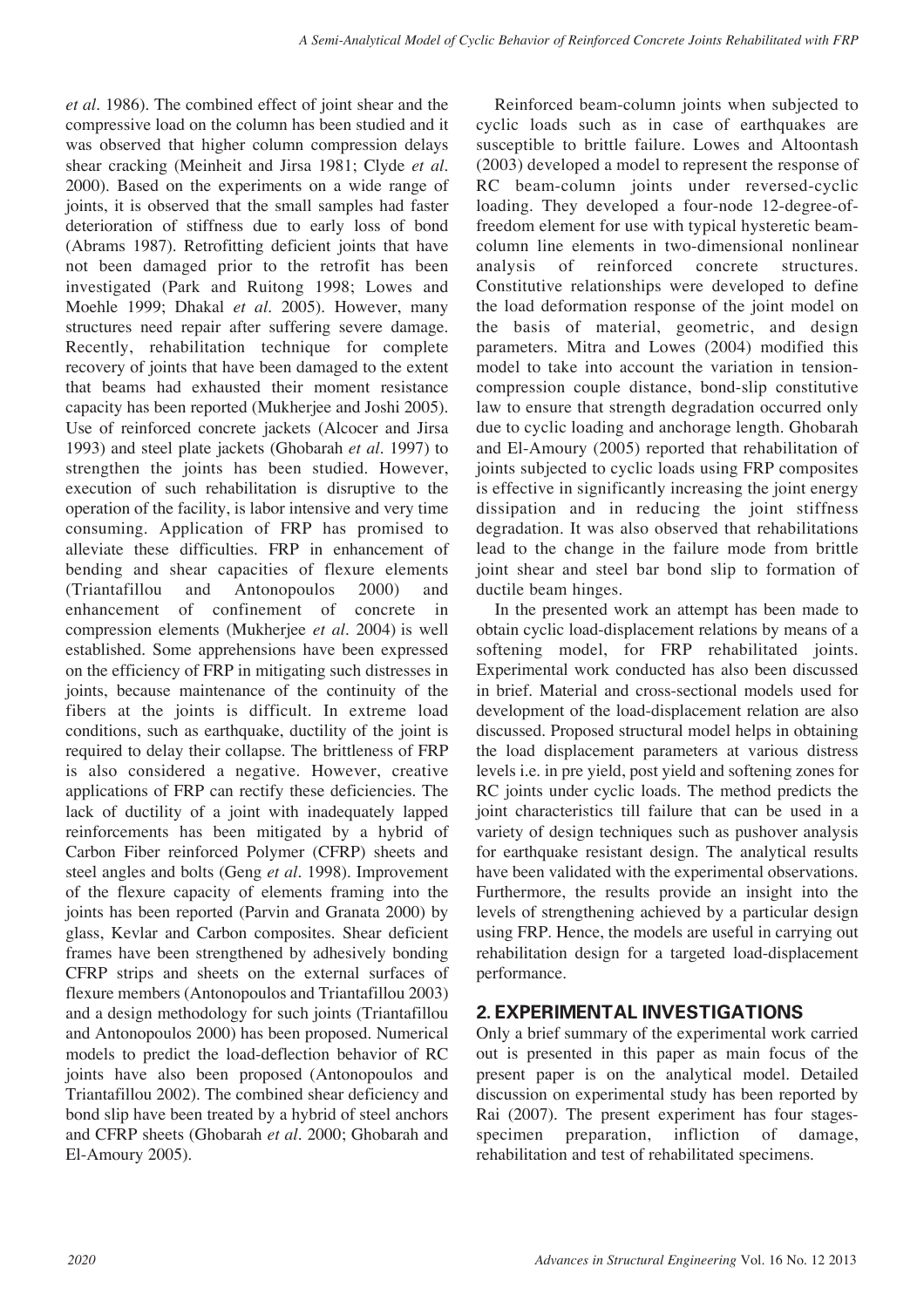# 2.1. Specimen Preparation

The schematic configuration and dimensions of the joints are shown in Figure 1. All the specimens had identical dimensions. They had the same longitudinal reinforcements in the beams and columns. However, the spacing and the position of stirrups differed in the two sets. One set had closely spaced stirrups (75 mm) to provide adequate confinement and shear capacity. The stirrups were provided in the columns of the core joint region as per the contemporary ductile detailing practice (D-type). In the other set of specimens the spacing of stirrups is relatively sparse (150 mm) as per the older practice that would lead to brittle failure (B-type). In this case, there are no stirrups in the core joint region. While the first group of specimens should not fail in shear the second group is shear deficient i.e. their calculated shear strength is lower than their bending strength. The reinforcement cages were prepared taking care of the precise position of the longitudinal bars and stirrups. They were placed in steel molds and a cover of 20 mm was maintained by means of spacers. The specimens were demolded after 72 hours and kept in the curing tank for 28 days. The surface dried specimens were used in testing.

# 2.2. Damage Infliction

For damage infliction, the specimens were pinned at the ends of columns and a constant axial load (10% of column capacity) was applied at the top of the column by means of a hydraulic jack. The magnitude of load was monitored



**Figure 1.** Reinforced concrete beam - column joint specimen



**Figure 2.** Imposed displacement cycles

through a load cell. To inflict damage, the joints were subjected to a displacement controlled experiment. Displacement was applied at the beam tip by attaching an actuator of 500 kN capacity. The displacement consisted of an epoch of three identical load cycles starting from 2 mm amplitude and increasing at a rate of 2 mm in each consecutive epoch (as shown in Figure 2). The experiment was stopped when there was no more resistance offered by the joint. During the experiment both instrumental and visual records were maintained. Cracks on the surface of the specimens were marked at the completion of each load cycle and were traced on a grid. Differently colored lines (in Figure 3) indicate the paths of the cracks and the associated number indicates the level of corresponding tip displacement. The main observations are as follows:

- (1) Brittle specimen suffered severe shear cracks and spalling of concrete.
- (2) Concrete had spalled extensively in both brittle and ductile specimens.
- (3) The longitudinal reinforcements in beams had yielded and in some cases ruptured. There was loss of bond between the concrete and the reinforcements.

# 2.3. Specimen Rehabilitation

For rehabilitation, damaged sections were rebuilt using fresh concrete, an epoxy mortar and a low viscosity grout. The damaged specimens were rebuilt using the following steps:

- (1) Loose concrete was removed and the surfaces were cleaned of dirt.
- (2) Areas where almost whole section had severe spalling were rebuilt with fresh concrete. Formwork was placed in the affected region and free flowing concrete was poured.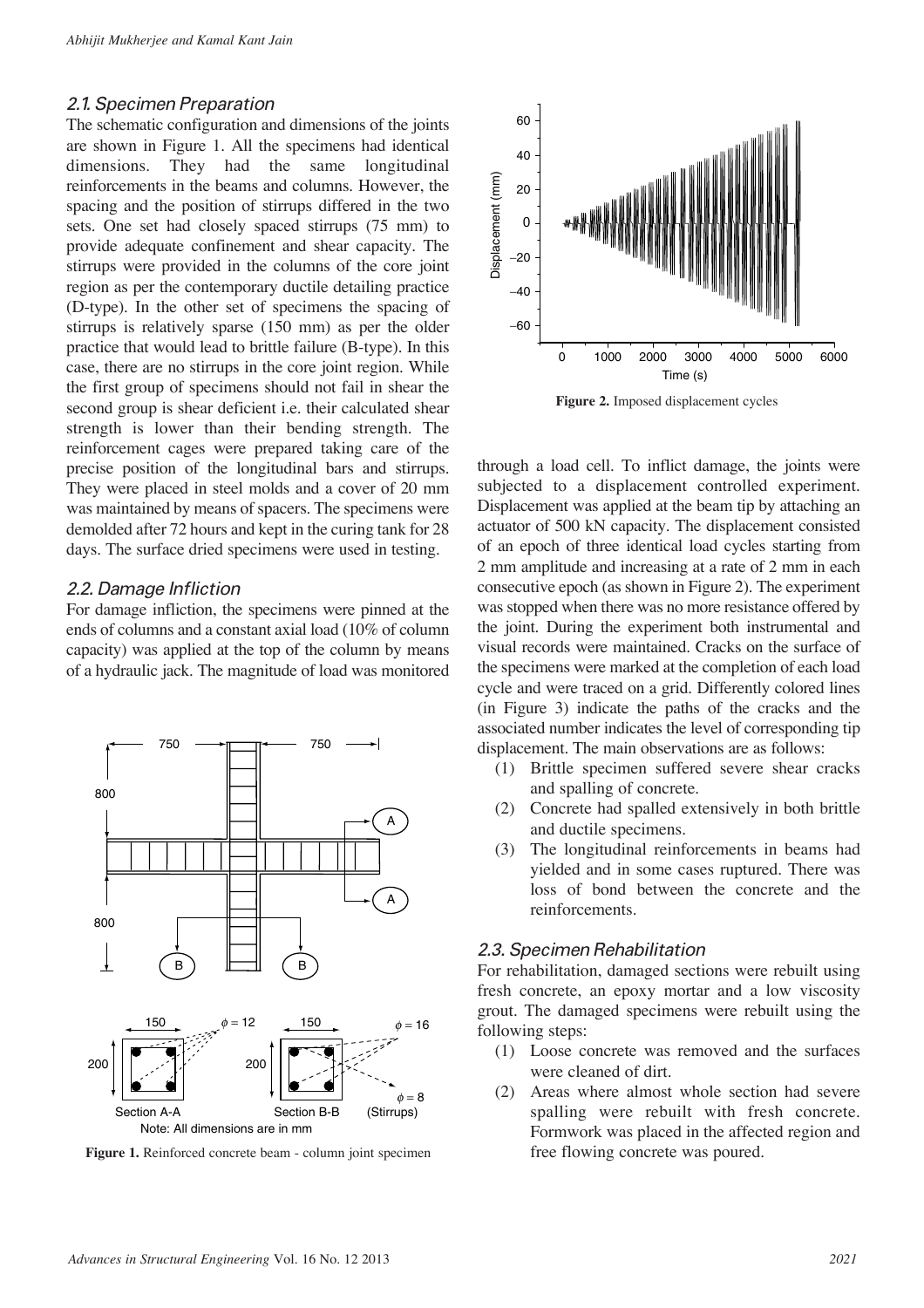





(b) B-Type

**Figure 3.** Cracks in D-Type and B-Type specimens

- (3) Areas where there were large cracks but the concrete did not spall totally; epoxy mortar (one part epoxy with 5 parts quartz sand) was used to replace the lost concrete.
- (4) Cracks of less than 1 mm width were filled with an epoxy resin of viscosity 100 cps by pressure grouting.
- (5) Concrete surface was smoothened by removing sharp protrusions (where the FRP is to be overlaid). Thixotropic epoxy filler was used in filling small dents.
- (6) The corners were rounded off to a minimum radius of 15 mm and then the surfaces were dusted using dry cloth and then cleaned with acetone.

No additional steel reinforcement was provided to compensate for the yielded and ruptured reinforcement. FRP composite was used in two forms- composite plates (CP laminates) and composite sheets (CS wraps). Lack of confinement and shear capacity of the joints were compensated by CS wraps on both beams and columns (extended onto the joints). Precured unidirectional carbon fiber composite plates of 50 mm width that have one surface roughened for adhesive bonding with concrete was used as CP. It was used on both faces of the beam to compensate for the lost longitudinal reinforcement. On the other hand, CS was used as transverse reinforcement at the time of rehabilitation by wrapping them around the beams and column sections. The wraps need to be flexible and therefore are used in uncured form. FRP was applied in the following steps (Figure 4):

(1) CP attachment on beam: CP has been used on the top and bottom surfaces of the beams as tensile reinforcements. To anchor the CP at the joint, an incision of 5 mm thickness and 60 mm



**Figure 4.** Sequence of FRP application for rehabilitation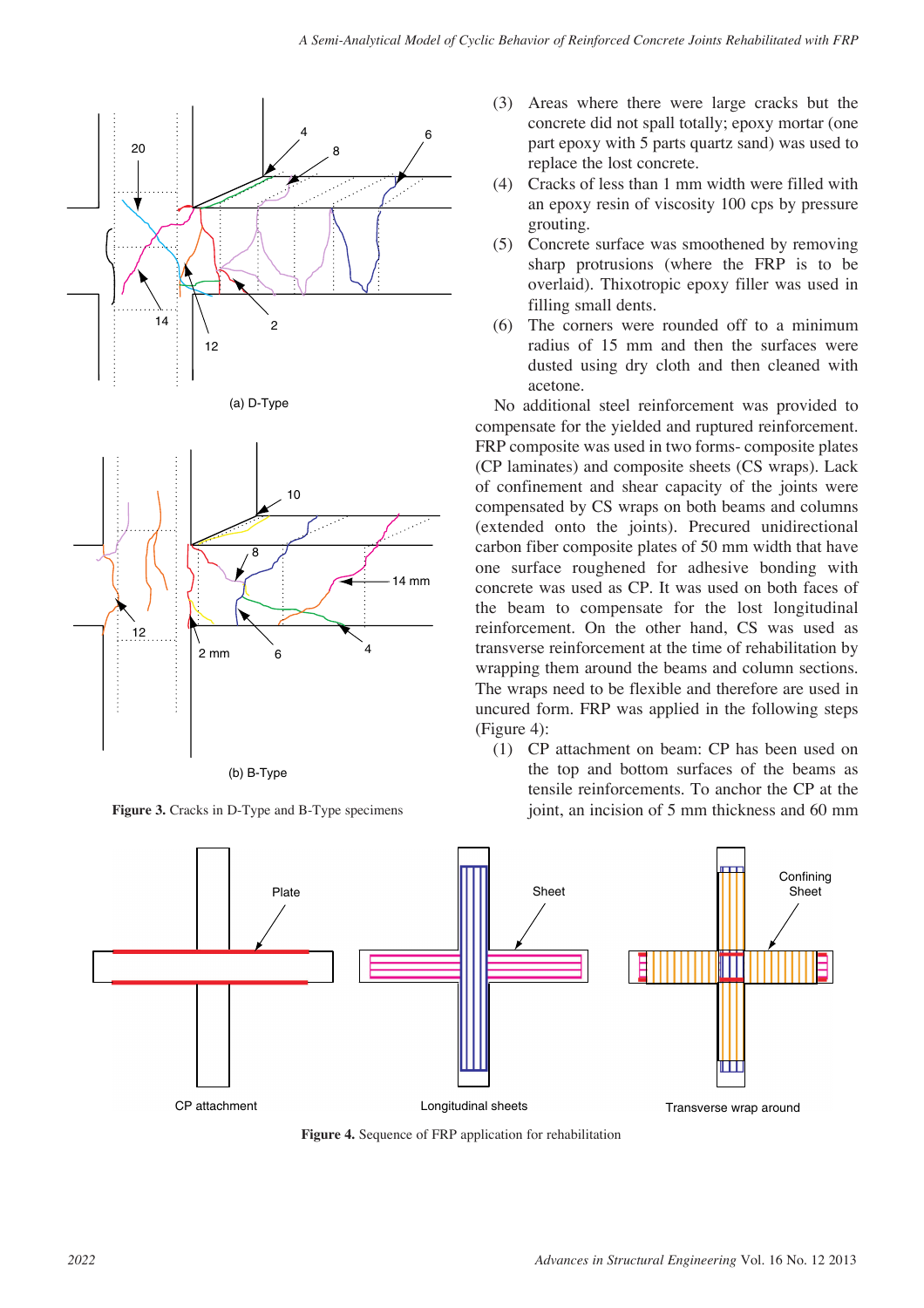width has been made in the column at the beam column interface. The groove is filled up with the adhesive and the CP is inserted into the groove. The epoxy was allowed to cure to obtain an end anchor.

- (2) CS attachment: CS was used for the rest of the rehabilitation. CS was adhesively bonded to the faces of the column and the beam, with fiber direction along the axis of the elements.
- (3) Wrapping beam and column with CS: Then beam and the column were wrapped with transverse CS to provide additional confinement.

### 2.4. Test of Rehabilitated Specimens

Rehabilitated specimens (both ductile and brittle type) were then subjected to the cyclic displacements as described in Section 2.2. The load-deflection characteristics of the joints were observed.

## **3. ANALYTICAL INVESTIGATIONS**

#### 3.1. Material Model

The response of a structure under load primarily depends on the stress-strain relation of its constituent materials. Hence, the constitutive relations of the materials i.e. concrete, steel reinforcements and CFRP wraps and strips must be defined.

#### 3.1.1. Concrete

In context of this study, constitutive relation of concrete must consider the effect of confinement provided by steel and composites. Therefore, theoretical model to quantify confinement of concrete in bending compression reported by Mukherjee *et al.* (2009) is adopted in this work. The confinement factor  $(C_f)$  is defined as a function of the relative stiffness of the confining material and the concrete core radius

$$
C_f = \left(\frac{E_f t_f + E_s t_s}{E_0 r}\right)^{0.5}
$$
 (1)

where,  $E_f$  = Modulus of elasticity of fiber;  $E_s$  = Modulus of elasticity of steel

- $E_0$  = Initial modulus of elasticity of concrete;
- $t_f$  = Thickness of FRP wrap;
- $t<sub>s</sub>$  = Effective thickness of confining steel reinforcement;
- *r* = Effective radius of concrete core

The concrete core radius is dependent on the smaller dimension of the rectangular concrete section (b) and the corner radius  $(r_c)$ .

$$
r = \frac{b}{2} + \frac{30}{e^{0.4r_c - 2}}
$$
 (2)

The above expression is valid when the concrete section is rectangular and  $r_c \ge 10$  mm.

The stress strain relation depends on the effective confinement, because limiting strain is defined in terms of confinement factor, i.e.  $\varepsilon_{\text{lim}} =$  Limiting strain =  $0.002*(1+5C_f).$ 

The stress-strain relation is defined as:

$$
\sigma_c = E_c \varepsilon_c = \left[ \left( 1 - \frac{\varepsilon_c}{\varepsilon_{\text{lim}}} \right) E_0 + \frac{\varepsilon_c f_{ck}}{\varepsilon_{\text{lim}}^2} \right] \varepsilon_c \tag{3}
$$

Where  $E_c$  = Secant modulus of concrete;  $f_{ck}$  = Characteristic strength of concrete.

Level of confinement primarily depends on two factors- spacing of steel stirrups (dense or sparse) and thickness of FRP wrap. On increasing the wrap thickness confinement increases while increase in stirrup spacing leads to reduction in confinement. Specimens with varying stirrup spacing and wrap thickness are considered, and analytically obtained values of confinement factors  $(C_f)$ , maximum strains and maximum stresses are presented in Table 1. Strain capacity of reinforced concrete specimens increases by

| <b>Wrap</b><br>thickness<br>(mm) | <b>Stirrup</b><br>spacing<br>(mm) | <b>Confinement</b><br>factor<br>$(C_f)$ | Max. strain | Max.<br><b>stress</b><br>(MPa) | Area under<br>stress-<br>strain curve<br>(MPa) |
|----------------------------------|-----------------------------------|-----------------------------------------|-------------|--------------------------------|------------------------------------------------|
| $\mathbf{0}$                     | 150                               | 0.086                                   | 0.00412     | 29.47                          | 0.081                                          |
| $\mathbf{0}$                     | 75                                | 0.149                                   | 0.00465     | 33.32                          | 0.103                                          |
| 0.23                             | 150                               | 0.150                                   | 0.00467     | 33.42                          | 0.104                                          |
| 0.23                             | 75                                | 0.193                                   | 0.00506     | 36.21                          | 0.122                                          |

#### **Table 1. Effect of confinement on stress – strain relation of concrete**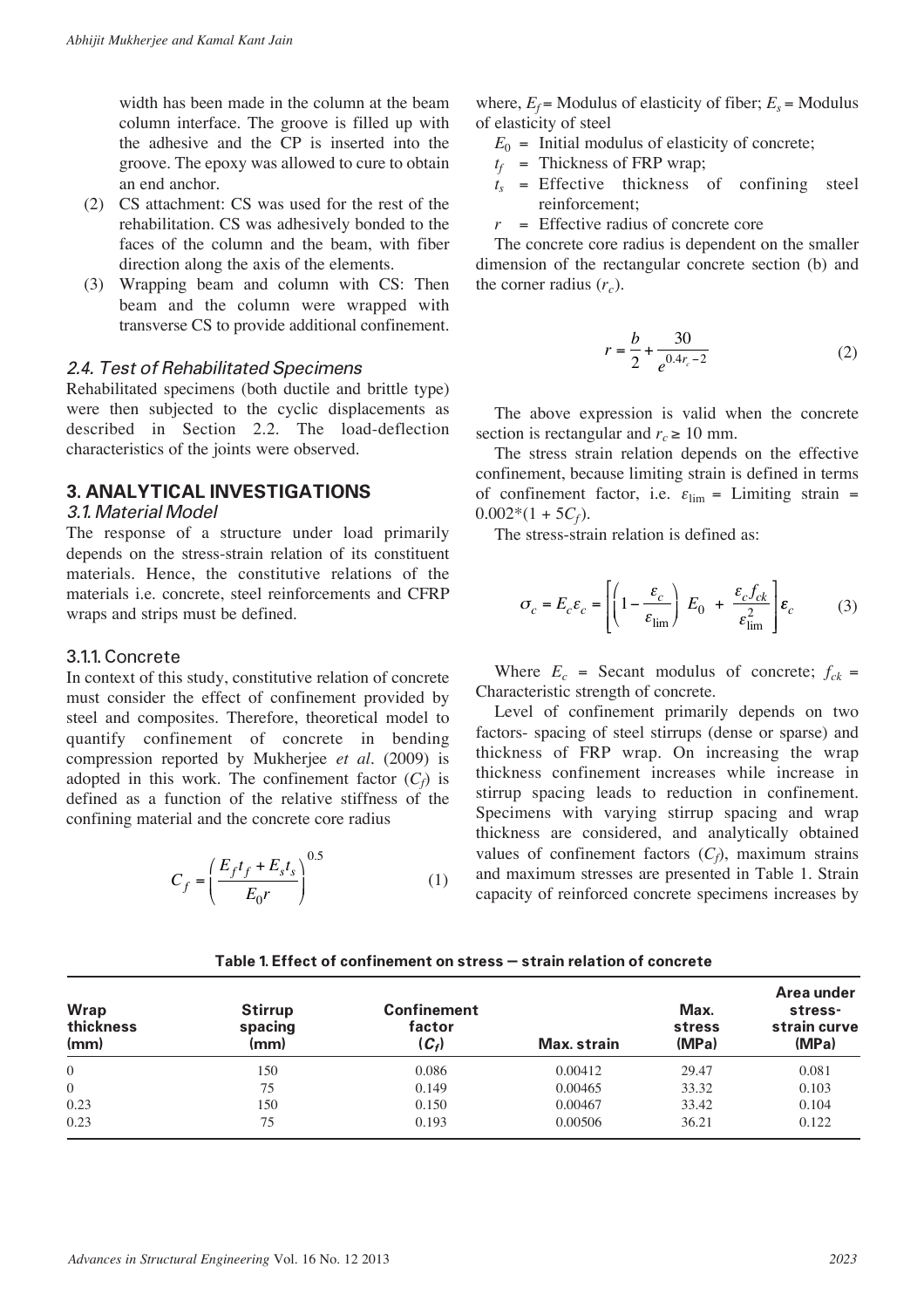around 23% due to the combined effect of the wrap application and reduction in the stirrup spacing. The maximum stress also increased by the same percentage. As a result, the area under the stress-strain curve increases by around 50%. This area is a direct measure of the increase in compressive force capacity of the section. These analytical results illustrate the enhancement of compression capacity of concrete due to the increase in confinement.

#### 3.1.2. Reinforcement steel

The steel bars for both longitudinal and transverse reinforcement was tested for tensile capacity and had a yield stress of 500 MPa. Steel bars were extracted after infliction of damage from locations where gages had indicated strains beyond the yield point and were then tested on the universal testing machine. Typical stressstrain relationships for both fresh and yielded steel are presented in Figure 5. Analytically, these relationships are modeled separately for: (1) pre-yield; (2) yield zone; and (3) post-yield responses.

### 3.1.3. FRP

The FRP wraps and strips were tested for their strength properties as per ASTM D-3039 (2006), FRPs exhibit linear elastic stress strain relationship. Detailed properties are presented in Table 2.

## 3.2. Cross Section Model

The material constitutive model is then used in developing the cross-sectional model in the form of  $M-\phi$  relationships. The model has the following assumptions:

(1) Euler-Bernoulli hypothesis, i.e. plane section before bending remain plane after bending;



**Figure 5.** Stress-strain relation for fresh and yielded steel

| Table 2. Properties of fiber reinforced polymer |  |
|-------------------------------------------------|--|
| composites (FRPC)                               |  |

| (mm)                     | Material Thickness strength modulus Ultimate<br>(mm) | <b>Tensile</b><br>(GPa) | Tensile<br>(GPa) | strain |
|--------------------------|------------------------------------------------------|-------------------------|------------------|--------|
| Carbon<br>Wrap<br>Carbon | 0.23                                                 | 3.79                    | 230              | 0.017  |
| Plate                    | 14                                                   | 2.79                    | 155.1            | 0.018  |

- (2) Effect of concrete in tension is neglected;
- (3) Perfect bonding between all materials i.e. no bar slippage occurs;
- (4) Displacements are small;
- (5) Properties of steel in tension and compression are identical

### 3.2.1. Proposed formulation

For a given curvature, the magnitude of the strain in concrete  $(\varepsilon_c)$ , compression steel  $(\varepsilon_{sc})$ , tension steel  $(\varepsilon_{st})$ , compression FRP ( $\varepsilon_{cf}$ ) and tension FRP ( $\varepsilon_{tf}$ ) are determined from the strain compatibility relations. For simplicity the strain in the FRP laminates are calculated on the surface of the beam, as its thickness is very small compared to the beam section. Depth of neutral axis  $(X_u)$ , from top of compression surface) for a given curvature is obtained by imposing the condition of equilibrium over the section. Compression force (C) and tension force (T) are obtained as following:

$$
C = \sigma_{sc} A_{sc} + b \int_0^{X_u} \sigma_c dx + \sigma_{fc} A_{fc}
$$
 (4)

where,  $\sigma_{sc}$ ,  $\sigma_{fc}$ , and  $\sigma_c$  are stresses respectively in compression steel, compression laminate, and concrete in compression; and *Asc* and *Afc* represent cross sectional areas of compression steel and compression FRP respectively.

$$
T = \sigma_{st} A_{st} + \sigma_{tf} A_{tf} \tag{5}
$$

Where,  $\sigma_{st}$ ,  $\sigma_{tf}$ , are stresses respectively in tension steel and tension laminate. While  $A_{st}$ , and  $A_{ft}$  represent the cross sectional area of tension steel and tension FRP, respectively. After obtaining the depth of neutral axis, forces in concrete, FRP and steel are determined using material constitutive relationships. The moments of these forces about the neutral axis is obtained by the multiplication of forces and the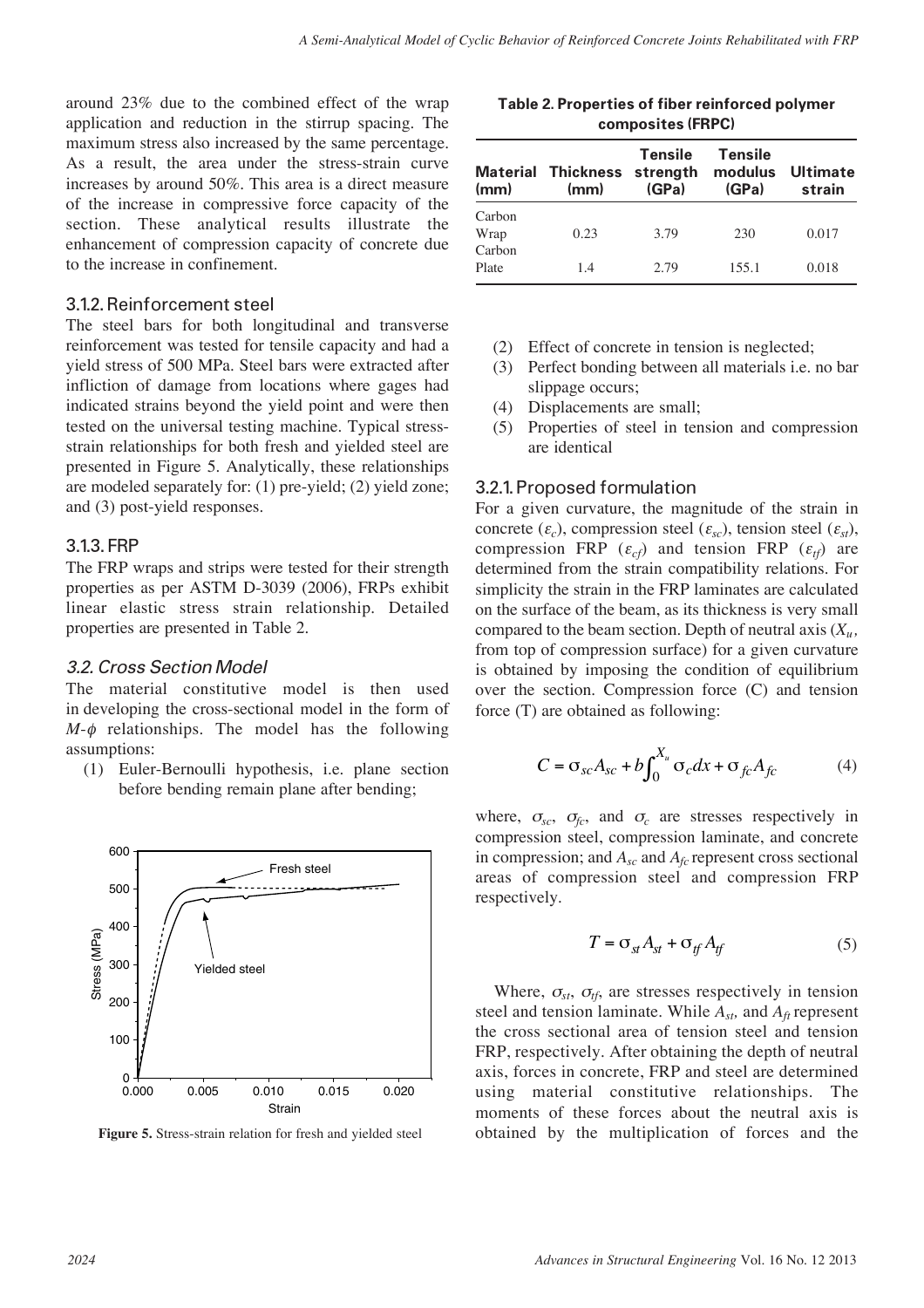corresponding lever arms. Resisting moment (*M*) is then obtained by imposing moment equilibrium on the section, i.e.  $M = M_c + M_{sc} + M_{st} + M_{tf} + M_{cf}$ ; where,  $M_c$ ,  $M_{sc}$ ,  $M_{fc}$ ,  $M_{st}$ , and  $M_{ft}$  are bending moments of resistance of compression concrete, compression steel, compression FRP, tension steel, and tension FRP respectively. The above procedure is adopted to obtain the  $M$ - $\phi$  relationship for the reinforced concrete sections. Eqn 4 and Eqn 5 are initially solved iteratively with a small value of  $\phi$  and corresponding *M*. Subsequently,  $\phi$  is increased with small steps (i.e.  $\Delta \phi$  in the range of 10<sup>-7</sup> rad/m), till maximum allowable strain in concrete is reached. The gradient of the *M*-φ relation gives us the elastic tangent EI that includes all the section properties.

Using the cross section model, various *M*-φ relationships are obtained to analyze the effect of the constituent parameters such as confinement and cross sectional area of laminate on moment curvature relationship. It is observed from the obtained *EI* values that the exponential function can be assumed to generalize the decrease in tangent *EI* corresponding to the increase in moment.

# 3.2.2. Effect of confinement on M- $\phi$ relationships

Confinement can be varied by changing either thickness of the CS wrap or spacing between the stirrups. On increasing wrap thickness, confinement increases while on increasing spacing between the stirrups confinement decreases due to the reduced effective thickness of confining steel.

(1) Effect of wrap thickness:

The confinement of concrete can be enhanced by the CS wrap. It may be recalled that the increase in confinement enhances compression capacity of concrete (Table 1). As a result, the section is capable of resisting higher bending moments. The curvature capacities also increase. However, the theoretical limit of confinement is reached when the steel reaches its yield point. The yielding of steel leads to the softening

of the  $M$ - $\phi$  curve i.e. the section is under reinforced. As the present specimens are under-reinforced all of them have yielded at the same point. The failure occurs when concrete reaches its strain capacity. Table 3 summarizes bending moments and curvatures resulted for varying wrap thickness. The quantity of wrap is defined as area fraction of the wrap with respect to the area of the concrete section. For all these cases (Table 3), stirrup spacing (75 mm) and laminate area (70 mm<sup>2</sup>) are kept constant. Graphical presentation of the effect of varying wrap thickness on moment-curvature relation is reported in Figure 6(a). The bending moments and curvatures at yield remain unaffected by the wrap. However, their maximum values increase with the application of wraps. The ductility ratio has been computed as the ratio of maximum curvature and that at yield. Application of 0.69 mm thick wrap has increased the ductility ratio by about 28%. This demonstrates that for an under reinforced section, increase in confinement increases ductility; i.e. the larger the wrap thickness more ductile is the behavior of the system.

(2) Effect of stirrups Spacing:

The spacing of stirrup has been varied between 75 mm to150 mm. To generalize the observations, the area of the stirrup has been expressed as area fraction of the cross-section area of the concrete section. The results for the various stirrup spacing have been summarized in Table 4. For all these cases the wrap thickness  $(0.23 \text{ mm})$  and the laminate area  $(70 \text{ mm}^2)$  are kept constant. Graphical presentation of the effect of varying stirrup spacing on moment-curvature relation is reported in Figure 6(b). As the stirrup spacing decreases i.e. as the stirrup area fraction increases, the capacity of the section, both in moment and curvature improves. It may be noted that the section is under-reinforced and the yield moment is independent of stirrup spacing. However, the ductility ratio of the section increases with reduction in stirrup spacing. There was a 10% increase in the ductility ratio with the stirrup spacing decreasing from 150 mm to 75 mm.

|                                                  | Wrap     |                     |       |                            |          |                        |                                             |
|--------------------------------------------------|----------|---------------------|-------|----------------------------|----------|------------------------|---------------------------------------------|
| <b>Thickness</b><br><b>Confinement</b><br>% Area |          | <b>B. M. (kN-m)</b> |       | Curvature $(\phi)$ (rad/m) |          | <b>Ductility ratio</b> |                                             |
| (mm)                                             | fraction | factor $(C_f)$      | Yield | Max.                       | Yield    | Max.                   | $\phi_{\text{max}}$ / $\phi_{\text{yield}}$ |
| $\theta$                                         | 0.00     | 0.149               | 22.9  | 48.1                       | 2.38E-05 | 1.05E-04               | 4.40                                        |
| 0.23                                             | 0.54     | 0.193               | 22.9  | 51.7                       | 2.38E-05 | 1.16E-04               | 4.89                                        |
| 0.46                                             | 1.07     | 0.230               | 22.9  | 54.7                       | 2.38E-05 | 1.25E-04               | 5.27                                        |
| 0.69                                             | 1.61     | 0.261               | 22.9  | 57.3                       | 2.38E-05 | 1.33E-04               | 5.61                                        |

**Table 3. Effect of wrap thickness on** *M***-**φ **relationship**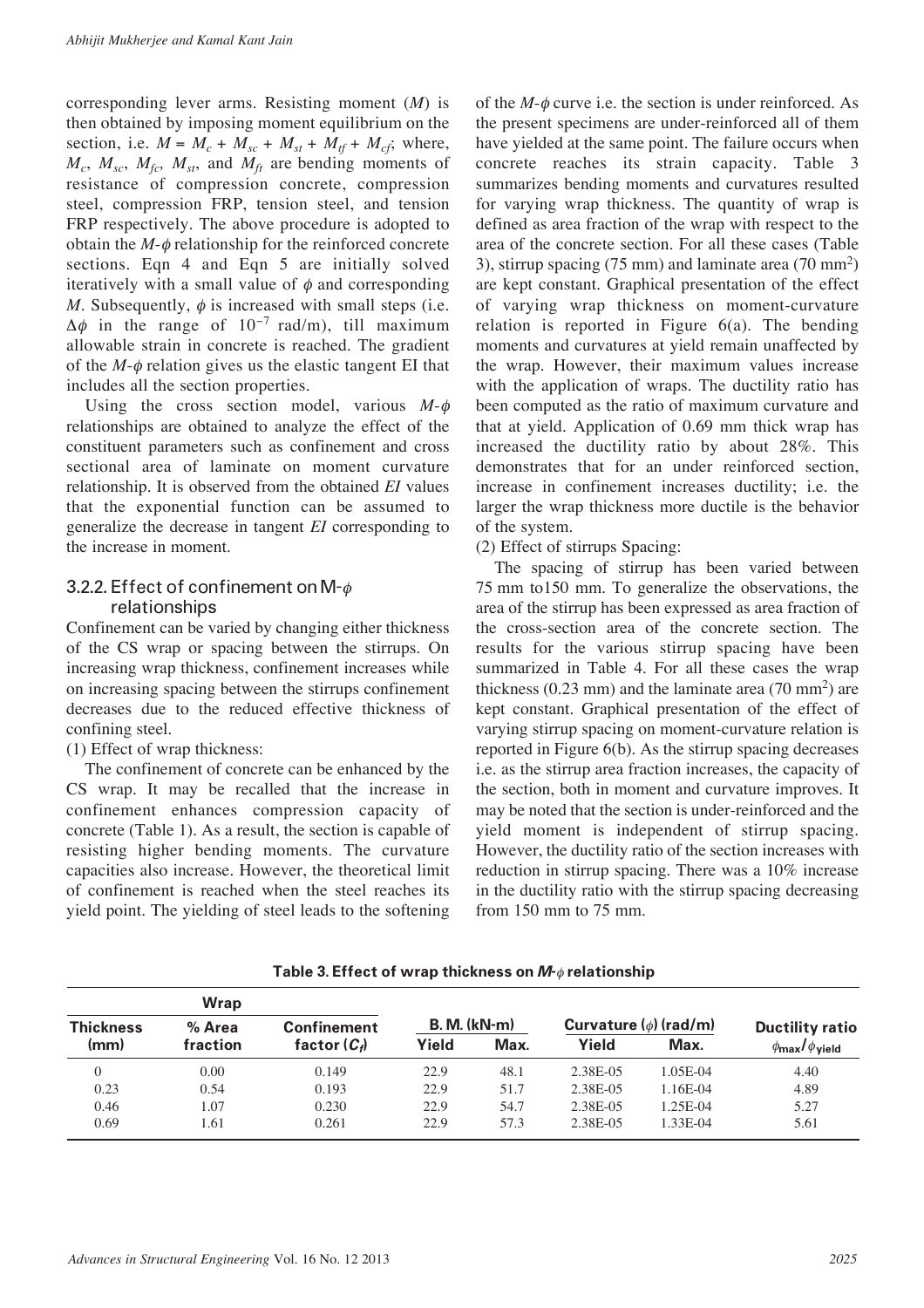

**Figure 6.** Moment-curvature relationships

|  | Table 4. Effect of stirrup spacing on $\textit{\textbf{M}-\phi}$ relationship |  |  |  |
|--|-------------------------------------------------------------------------------|--|--|--|
|--|-------------------------------------------------------------------------------|--|--|--|

| <b>Stirrup</b>                                 |          |                     |       |                            |          |                        |                                   |
|------------------------------------------------|----------|---------------------|-------|----------------------------|----------|------------------------|-----------------------------------|
| <b>Confinement</b><br><b>Spacing</b><br>% Area |          | <b>B. M. (kN-m)</b> |       | Curvature $(\phi)$ (rad/m) |          | <b>Ductility ratio</b> |                                   |
| (mm)                                           | fraction | factor $(C_f)$      | Yield | Max.                       | Yield    | Max.                   | $\phi_{\rm max}/\phi_{\rm yield}$ |
| 150                                            | 0.45     | 0.150               | 22.9  | 48.2                       | 2.38E-05 | 1.05E-04               | 4.42                              |
| 125                                            | 0.54     | 0.160               | 22.9  | 49.0                       | 2.38E-05 | 1.08E-04               | 4.52                              |
| 100                                            | 0.67     | 0.173               | 22.9  | 50.1                       | 2.38E-05 | $1.11E-04$             | 4.67                              |
| 75                                             | 0.89     | 0.193               | 22.9  | 51.7                       | 2.38E-05 | 1.16E-04               | 4.89                              |

A comparison between the ductility ratios of sections with lower stirrup spacing and CFRP wraps can be made by comparing the last columns of Tables 3 and 4. Benefit of lower stirrup spacing is far less spectacular than that of fiber wrapping. It was also observed in the experiments that specimens with wraps performed superior to the specimens with lower stirrup spacing. In past, similar observations have also been made through experimental studies (Sheikh and Yau 2002; Iacobucci *et al.* 2003).

### 3.2.3. Effect of longitudinal reinforcement on  $M_{\phi}$  relationships

The  $M-\phi$  relationship is also dependent on the longitudinal reinforcement provided in the beam. In the present investigation, the additional longitudinal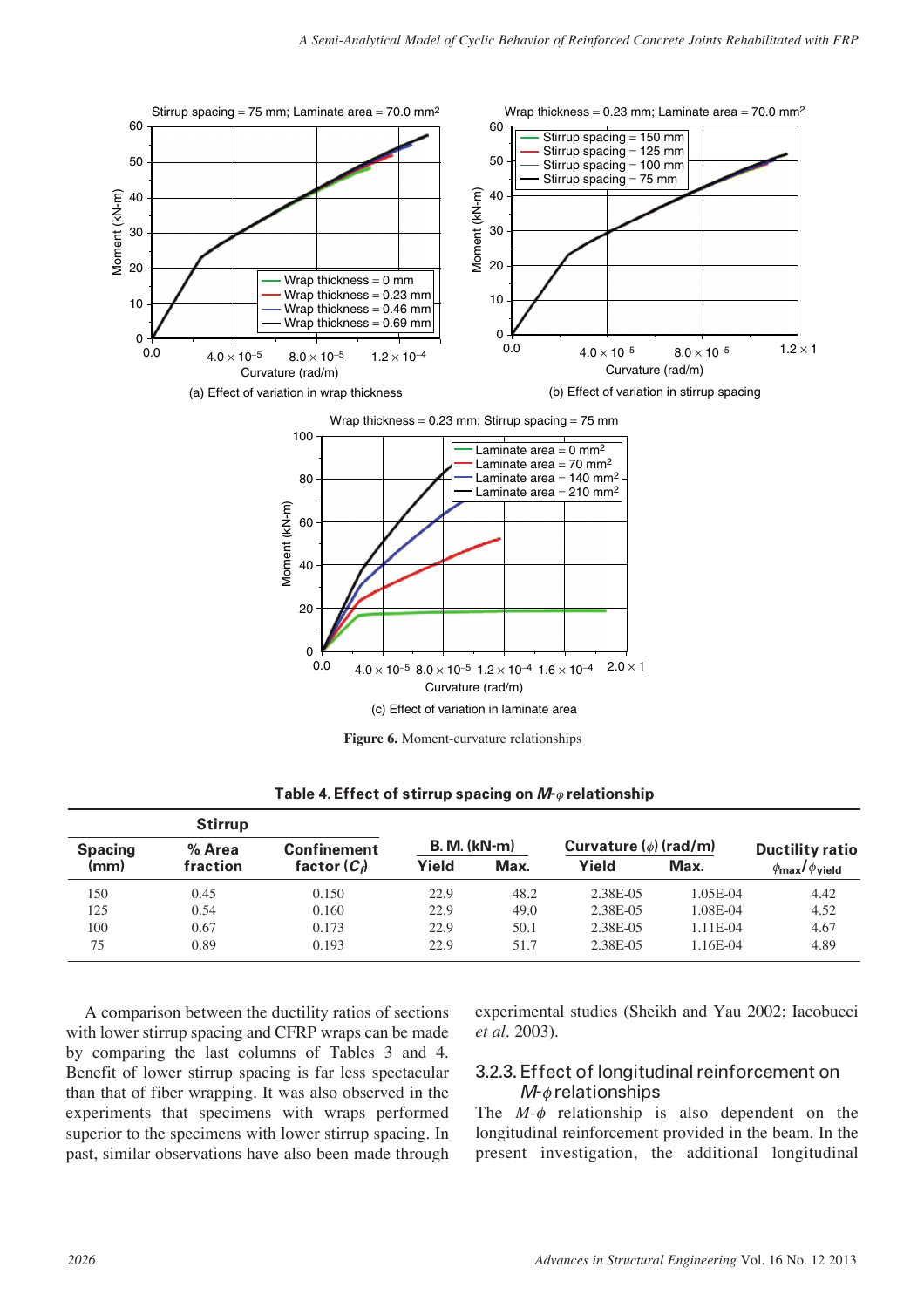| Laminate                             |          |                     |       |                            |                        |          |                                             |
|--------------------------------------|----------|---------------------|-------|----------------------------|------------------------|----------|---------------------------------------------|
| <b>Confinement</b><br>% Area<br>Area |          | <b>B. M. (kN-m)</b> |       | Curvature $(\phi)$ (rad/m) | <b>Ductility ratio</b> |          |                                             |
| (mm <sup>2</sup> )                   | fraction | factor $(C_i)$      | Yield | Max.                       | Yield                  | Max.     | $\phi_{\text{max}}$ / $\phi_{\text{yield}}$ |
| $\mathbf{0}$                         | 0.00     | 0.193               | 16.0  | 18.6                       | 2.29E-05               | 1.85E-04 | 8.08                                        |
| 70                                   | 0.23     | 0.193               | 22.9  | 51.7                       | 2.38E-05               | 1.16E-04 | 4.89                                        |
| 140                                  | 0.47     | 0.193               | 29.9  | 71.0                       | 2.45E-05               | 9.63E-05 | 3.93                                        |
| 210                                  | 0.70     | 0.193               | 37.0  | 86.8                       | $2.52E-0.5$            | 8.64E-05 | 3.43                                        |

**Table 5. Effect of cross-section area of laminate on** *M***-**φ **relationship**

reinforcement has been provided in the form of CFRP laminates on both top and bottom faces of the beam. The area of the CFRP laminates was varied from 0 to 210 mm2. To generalize the observations, the area of the laminate has been expressed as a fraction of the crosssectional area of the beam. The results for the various laminate areas have been summarized in Table 5. For all these cases wrap thickness (0.23 mm) and stirrup spacing (75 mm) are kept constant. Graphical presentation of the effect of varying stirrup spacing on moment-curvature relation is reported in Figure 6(c). The original beam was under-reinforced, and therefore had a ductile behavior. As the laminate area fraction increases the section exhibited higher initial stiffness and higher yield moment. This is due to the addition of CFRP in the tension area of the section. The post-yield behavior of the section was altered significantly with the addition of CFRP laminates. The CFRP is brittle and remains elastic until failure. Therefore, it continues to resist bending moment even after the steel reinforcement has yielded. However, with the increase of tension reinforcement the concrete in compression fails. Although the ultimate moments increased significantly with the addition of CFRP the ultimate curvatures reduced significantly. It may also be noted that the elastic stiffness of the beam doubled with the addition of 210 mm2 of CFRP. The ultimate moment increased by a factor of 4.7. Therefore, the moment capacity of the beam increases with the addition of CFRP. However, the casualty was the curvature capacity that reduced drastically with the addition of CFRP laminate. As a result, ductility ratio decreased more than 55% due to addition of CFRP. Therefore, we may conclude that, the addition of longitudinal CFRP would improve the initial stiffness and moment carrying capacity of the section. However, it would have an adverse effect on ductility. Therefore, to design an effective retrofit for a structure judicious combination of longitudinal plates (laminates) and transverse sheets (wraps) must be made to meet the targets of initial stiffness, ultimate moment, curvature capacities and ductility ratios.

#### 3.3. Structural Model

The results of the cross-section model have been used in the structural model. In this case the structure is a beam column joint (Figure 1). However, similar procedure can be followed to model structures consisting of several joints. Total displacement  $(\delta)$  of the tip of the beam in a joint, due to a static load consists (is sum) of the displacements from flexural deformations of the beam, shear deformations of the beam, axial deformations of the column, and deformations due to the rotation of the column. Total strain energy (*U*) of the system can be written as the sum of flexural strain energy  $(U_1)$ , shear strain energy  $(U_2)$  and axial strain energy  $(U_3)$ , which are given as:

$$
U_1 = \int_0^L \frac{\{P(L-x)\}^2}{2EI} dx + \int_{-Lc}^{Lc} \frac{PL*m_c(y)}{2EI_c} dy
$$
 (6)

$$
U_2 = \int_0^L \frac{P^2}{2G A_s} dx
$$
 (7)

$$
U_3 = \int_{-Lc}^{Lc} \frac{P_c^2}{2EA_c} dy
$$
 (8)

Displacements can then be obtained by using the Castgliano's displacement theorem, which states:

$$
\delta_p = \frac{\partial U}{\partial P} \tag{9}
$$

where  $\delta_p$  = Tip deflection in direction of *P* 

- $\hat{P}$  = Load on the beam tip;  $P_c$  = Axial load in column;  $L =$  Length of beam
- $E =$  Elastic modulus;  $G =$  Shear modulus
- $I =$  Area moment of inertia of beam;  $I_c =$  Area moment of inertia of column
- $A_c$  = Cross sectional area of column;  $A_s$  = Effective c/s area of beam in shear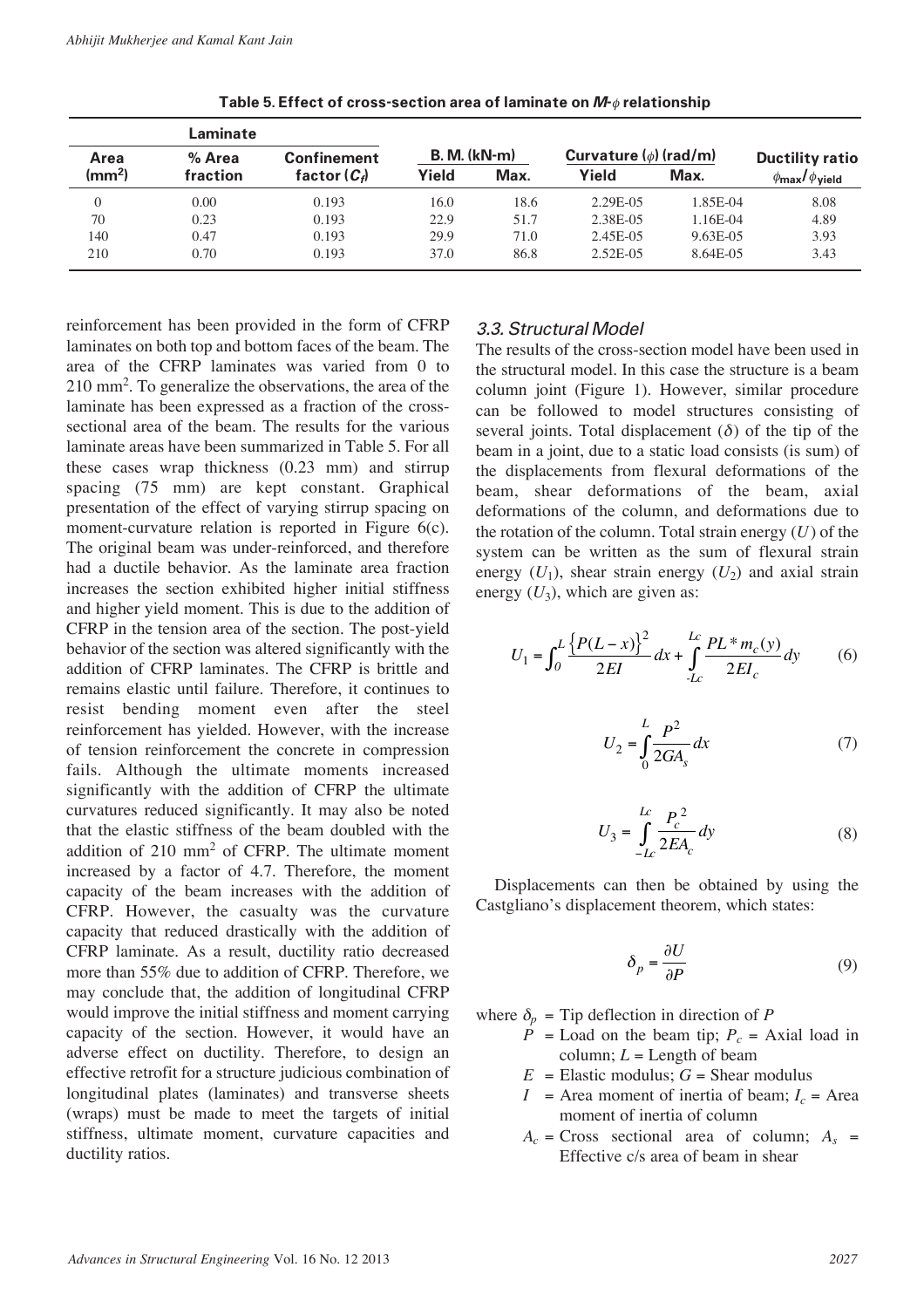$m_c(y)$  = Functional variation of moment on column for unit moment at joint-column interface

The parameters  $EI$ ,  $GA_s$  and  $EA_c$  are functions of material and cross-sectional properties. As the joint experiences higher deformations, cracks develop and the structure loses stiffness. Initially, concrete fails in tension resulting in cracks at the top and bottom areas of the beam where the bending stresses predominate. The effect is loss of bending stiffness. In addition, as the deformation increases the bond between concrete and rebar is affected and bond slip occurs. Bond slip results in either widening of existing bending cracks or appearance of new bending cracks. Thus, the member loses bending stiffness at a higher rate. Hence, the bond slip can be modeled through reduction of bending stiffness. The members also deform in shear as manifested by shear cracking. The shear deformation is determined by the confinement of concrete. In addition, the joint area between the beam and the column deforms. The rectangular joint area gets deformed into a parallelogram manifesting its shear dominant deformation. At higher levels of deformation shear cracks appear in joints. The joint deformation can thus be modeled as loss of shear stiffness of the member. In extreme situations the rebars and the FRP may also rupture. It is a challenge to model the damaged state accurately. There are two approaches for such modeling- Fracture Mechanics Approach (FMA) and Damage Mechanics Approach (DMA). While FMA attempts to map individual cracks the DMA considers the fused cracks state that results in softening of the material. In this paper, cohesive DMA has been used. Using the cross section model described earlier the tangent moduli of the materials have been found and an incremental solution of Eqn 9 has been obtained.

## 3.3.1. Cohesive damage model

In the initial stages of loading (application to predetermined displacement regime) the beam is undamaged. As the joint is subjected to higher displacements the damage initiates at the root of the beam. Then it spreads towards the tip along the length of the beam. It is important to identify the zone of damage and its extent. The curvature at which the yielding starts (Tables 3–5) is considered as the onset of damage. Higher curvatures would cause further damage in the joint and that is manifested by softening. As the joint experiences higher displacement the onset point advances toward the tip. In the present model an exponential softening curve has been used. The combined effect of damage due to

flexure and shear has been considered to calculate the load-displacement relationship of the joint. As explained earlier, bond slip and joint deformation effects are smeared in the EI and GA of the damaged zone. In addition to the assumption for cross-sectional model, structural cohesive damage model assumes the following:

- (1) Displacements are small i.e. no geometric nonlinearity
- (2) Displacement due to column axial deformation is negligible
- (3) Bond slip manifests through additional reduction in *EI*
- (4) Joint deformation manifests through additional reduction in *GA*
- (5) Both *EI* and *GA* reduce exponentially in the damaged zone.

To calculate the incremental loads corresponding to the given incremental displacements an iterative method is used. The length of damage zone  $(L_d - i.e.$  the distance of the point on loaded beam from joint-beam interface up to the location at which bending moment in beam  $M_{\text{beam}}$  equals yield moment  $M_{\text{yield}}$ ) in a given step is considered as the initial estimate and the load is calculated. The length is revised based on the calculated tip load and an iterative procedure results.

The incremental load due to each incremental displacement is computed as  $\Delta P_i = [k_i]^* \Delta \delta_i$ . Total load and displacement at the beam tip, after the *i*<sup>th</sup> step are then computed respectively as;  $P_i = P_{i-1} + \Delta P_i$  and  $δ<sub>i</sub> = δ<sub>i-1</sub> + Δδ<sub>i</sub>$ . Where, Δ*P<sub>i</sub>* = Increment in load; Δδ<sub>*i*</sub> = Increment in displacement;  $[k_i]$  = Stiffness matrix; for  $i^{\text{th}}$ step. As discussed earlier, the displacement at the beam tip consists of several components, which are computed using following formulations.

3.3.2. Displacement due to bending of the beam The displacement is separately computed for damaged and undamaged parts of the beam.

(1) Displacement in the damaged part  $(\Delta \delta_{i1})$ 

$$
\Delta \delta_{i1} = \int_0^{L_i} \frac{\Delta P_i (L - x)^2}{EI(x)} dx \tag{10}
$$

 $EI(x)$  varies exponentially and by applying the boundary conditions,  $EI(0) = EI$  and  $EI(L_d) = EI_v$ ; is determined as a function of *x* (distance from joint face, up to damaged zone) as following:

$$
EI(x) = EI \cdot e^{(x/L_d) \cdot \ln(EL_y/EI)}
$$
\n(11)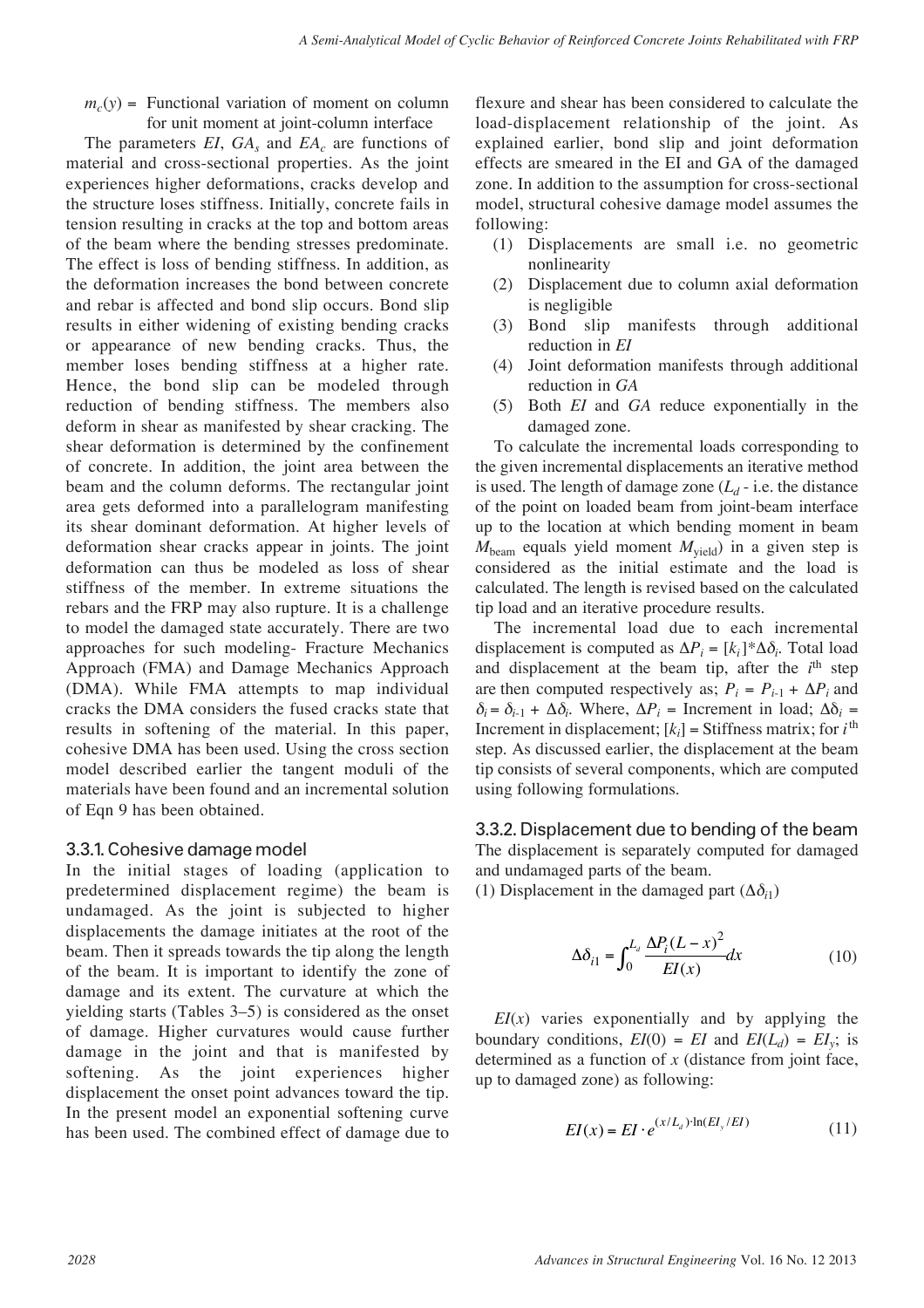where,  $L =$  Length of beam;  $L_d$  = Length of plastic hinge in beam;  $EI_v$  = Flexural rigidity (Elastic);  $EI$  = Flexural rigidity at joint-beam interface (Obtained using corresponding *M*-φ relation)

By substituting Eqn 11 in Eqn 10 and integrating, an explicit relationship can be obtained.

(2) Displacement in the undamaged part (∆δ*i*2)

$$
\Delta \delta_{i2} = \int_{L_d}^{L} \frac{\Delta P_i (L - x)^2}{E I_y} dx = \Delta P_i \left[ \frac{(L - L_d)^3}{3E I_y} \right] \tag{12}
$$

### 3.3.3. Displacement due shear deformations in beam ( $\Delta \delta_{i3}$ )

Beam displacements due to shear deformations are calculated using Eqn 13 as following:

$$
\Delta \delta_{i3} = \frac{\Delta P_i}{K_{s_i}}\tag{13}
$$

where  $K_{si}$  = Shear Stiffness of beam for  $i<sup>th</sup>$  step

Using the truss mechanism (Park and Paulay 1975)  $K_{si}$  is calculated as a function of the section and material properties. The involved parameters include; elastic modulus of steel and concrete, distribution and area of stirrups, width and depth of the beam.

#### 3.3.4. Displacement due to column rotation ( $\Delta \delta_{i\mu}$ )

$$
\Delta \delta_{i4} = \frac{\Delta P_i L_2 L^2}{12EI_y} \tag{14}
$$

Where  $L_2$  = Length of column

Total increment in displacement of the beam tip is then computed as sum of the displacements calculated using Eqns 10 to 14. Resulting expression for incremental load:

$$
\Delta P_i = K_i * \Delta \delta_i =
$$
\n
$$
\frac{\Delta \delta_i}{\left[f(L_d, EI_y, EI, \Delta P) + \frac{(L - L_d)^3}{3EI_y} + \frac{1}{K_{s_i}} + \frac{L_2 L^2}{12EI_y}\right]}\n(15)
$$

#### 3.4. Softening Factor (Ri)

Based on the cohesive damage model for monotonic loads, cyclic load-displacement model is proposed by multiplying a softening factor  $(R<sub>i</sub>)$ . This factor includes energy dissipation and loss of stiffness in previous load cycles i.e. to include the effect of load deformation history. Proposed load displacement relationship for concrete beam-column joints subjected to cyclic loads is:

$$
\Delta P_i = R_i * K_i * \Delta \delta_i \tag{16}
$$

A semi-analytical expression is developed for *Ri*. The softening factor depends on parameters such as loaddisplacement history, number of load cycles completed, displacement increments and confinement.

$$
R_{i} = \exp\{-C_{m} * N_{c} * (1 + C_{h}^{2})\}
$$
 (17)

where,  $R_i$  = Softening factor

 $C_m$  = Empirical fragmentation factor

 $N_c$  = Number of completed displacement cycles

 $C_h$  = Displacement history factor

$$
C_h = \frac{d}{d_h + \Delta d} \tag{18}
$$

where,  $\Delta d$  = Incremental displacement in the cycle;

 $d$  = Total displacement in the present cycle

 $d_h$ = Peak displacement in history

Three factors have been included in the present softening model- fragmentation of concrete, maximum displacement amplitude in the history, and the number of cycles experienced by the joint. The fragmentation factor is derived empirically and it depends upon the confinement provided. The displacement history factor is hyperbolic with the maximum displacement, explained previously (Eqn 18). Figure 7(a) presents variation of  $C_h$  and  $R_i$  with increasing  $d_h$ .  $C_h$ asymptotically increases to unity as  $d_h$  increases, while  $R_i$  diminishes and asymptotes to 0.  $R_i$  decreases with the increase in number of loading cycles as presented in Figure 7(b), representing the enhanced softening with increased loads. *Ri* includes the initiation and propagation of cracking as the loading progresses. Figure 7(c) combines the two effects and shows the variation of  $R_i$  with both  $C_h$  and  $N_c$ . It clearly shows the effects of  $N_c$ ,  $C_h$  and the combination of both on softening.

#### **4. RESULTS AND DISCUSSIONS**

Both the experimental and the analytical results have been compared in Figure 8. Comparison of Figures 8(a) and 8(b) indicates that close spacing of transverse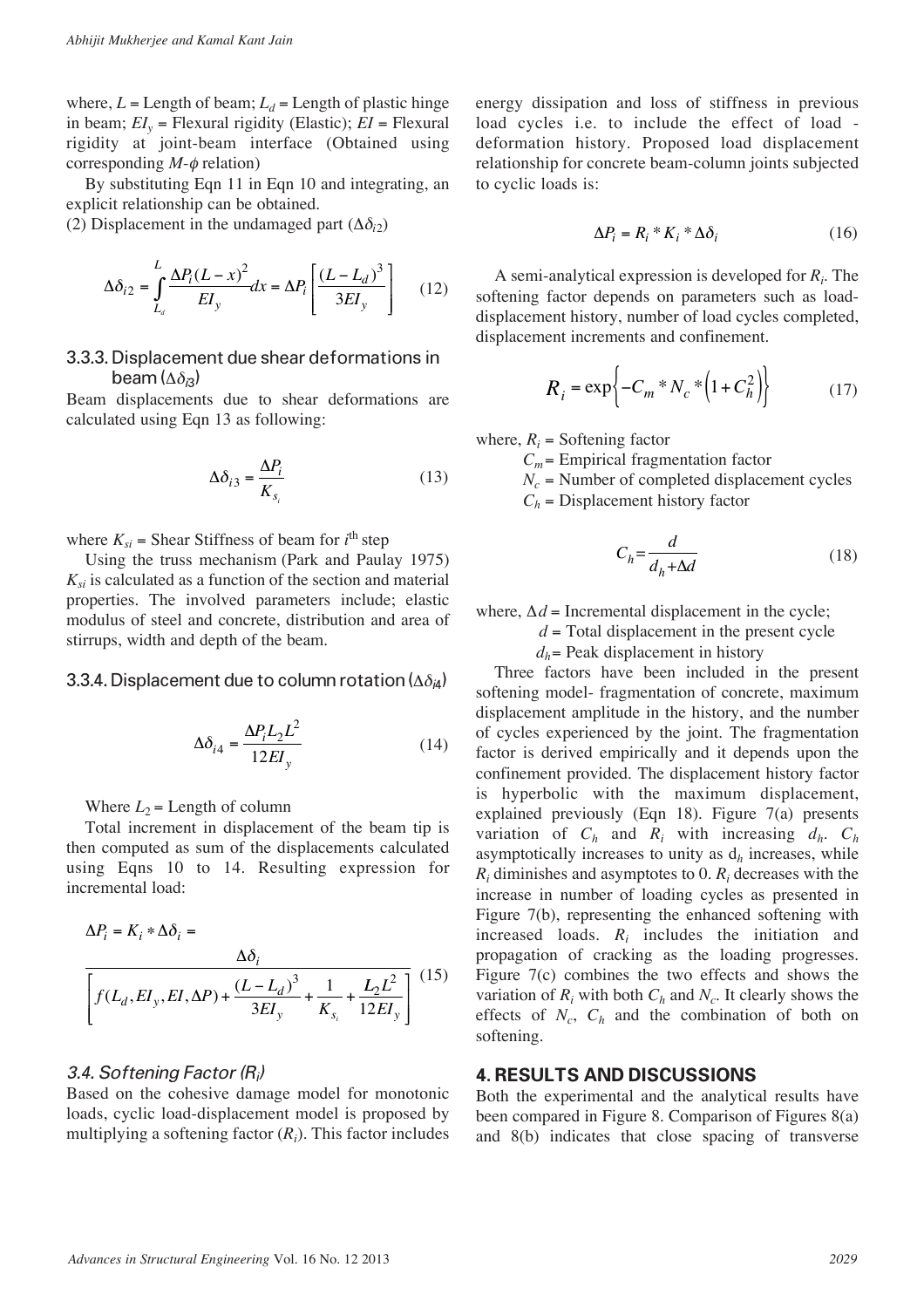

**Figure 7.** Variation of softening factor (*Ri*) with various parameters

reinforcement creates a more ductile behavior. Figure 8(a) shows asymmetry in the experimental results in the positive and negative zones. This happened due to premature cracking and spalling of concrete in the positive zone. It finally led to fracture of one of the longitudinal reinforcing bars. Thus, it is clear that the brittle specimen can behave in an unpredictable manner. Although the analytical prediction matches closely with all other parts of the experimental curve the unloading of post reinforcement fracture of the brittle specimen is not captured by the present model. In all other specimens the theoretical and the experimental results have matched very closely.

Comparison between Figures 8(a) and 8(c) demonstrates that brittle joints can be effectively rehabilitated by FRP and improve their ductility. The unpredictable behavior of the brittle joint can also be controlled through FRP wrapping. Both the peak load and ultimate displacement have increased significantly through the rehabilitation.

Comparison of Figures 8(b) to 8(d) shows that the ductile joints can also be very effectively rehabilitated by the presented technique. The peak load increased from 30 kN to 60 kN through the CFRP wrap. The ultimate displacement also increased from 40 mm to 60 mm. Thus the efficacy of the proposed system for both brittle and ductile joints is established.

Along with the envelope curves the loaddisplacement history of the entire loading cycles is presented in Figure 8. The agreement with the experiment and the proposed model is good. The difference in initial stiffness can be attributed to the inability of the model to capture the micro-cracking of concrete. Only in case of the control brittle joints there is deviation between the two results due to the fracture of steel rebar. The hysteresis predicted by the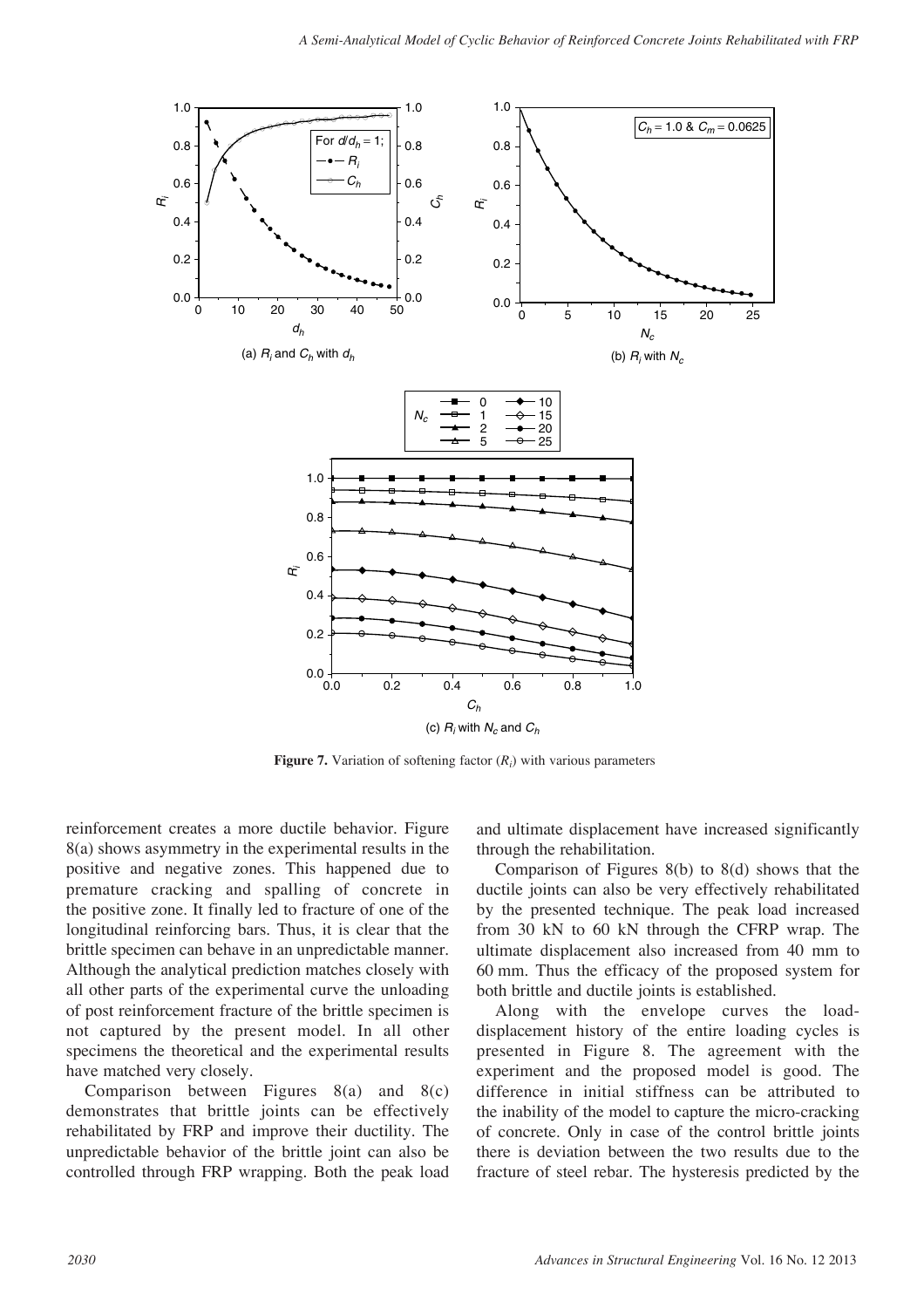

**Figure 8.** Comparison between analytical and experimental load - displacement result

model is lower than that experimentally observed. Thus, the model is conservative and it can be used for design of both control and rehabilitated reinforcement concrete joints.

## **5. CONCLUSIONS**

This paper describes the performance of RC joints, both control and rehabilitated, under cyclic loading. Both experimental and analytical investigations have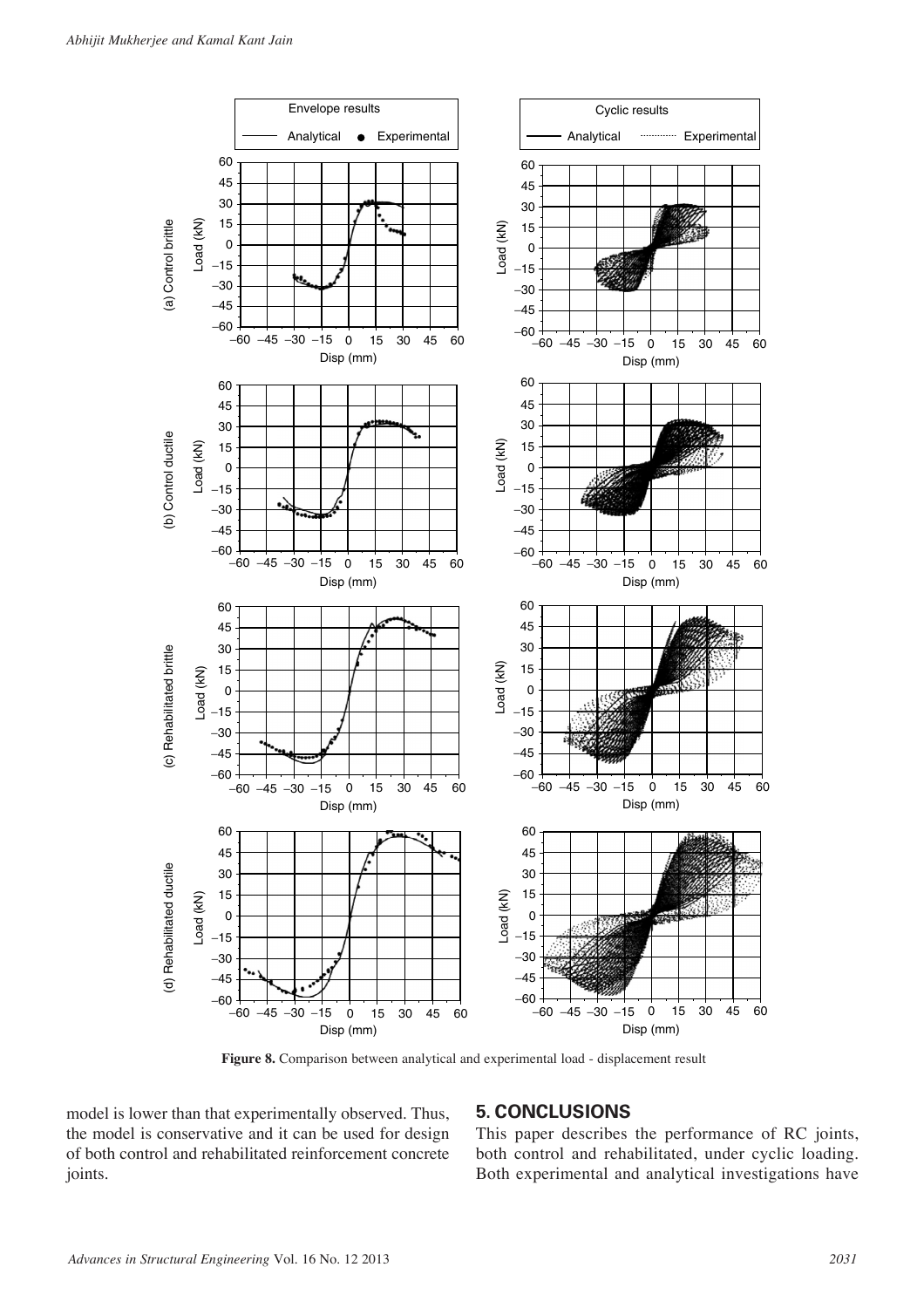been reported. CFRP has been used in rehabilitation of the joints. Semi-analytical model for prediction of joint performance is proposed. The model accounts for confinement offered by the steel stirrups and FRP wraps. The contribution of both steel bars and externally bonded FRP has been considered for longitudinal reinforcement. It has been observed that it is feasible to rehabilitate RC joints that have been damaged to such an extent that their resistance to bending moment is completely exhausted. Both ductile and brittle joints can be rehabilitated by the proposed technique. The analytical model starts with the stress-strain behavior of constituent materials. The behavior of the resulting composite section is predicted by maintaining strain compatibility. The cross-sectional model is extended into the structural model. Cohesive model that incorporates damage through softening has been developed. Developed stiffness degradation model for FRP reinforced concrete beam-column joints subjected to cyclic loads have been discussed by the work presented. From results it may be concluded that:

- (1) FRP rehabilitation is effective in improving both strength and ductility of RC joints. In the present experiments the ultimate load went up by 100% and ultimate displacement by 50%.
- (2) Analytical results agree with the experimental observations that FRP reinforcement improves load carrying capacity of RC beam - column joints significantly.
- (3) Analytical results depict experimental fact that the FRP reinforcement improves ductile behavior of the system by allowing higher post yield load carrying capacity.
- (4) Analytical model with cohesive damage and softening due to cyclic loads and energy dissipation can capture the softening behavior of joints in the post yield zone.
- (5) The model is validated by comparing analytically obtained load-displacement for cyclically loaded joints with existing experimental results and they show good agreement.
- (6) The method is useful for design of structural rehabilitation with targeted performance parameters such as initial stiffness, yield point, ultimate deformation and ultimate load.
- (7) The procedure should be useful in the pushover analysis of RC frame structures that is oft used in earthquake resistant design.

The present investigation presents a model that includes the most significant parameters for design of rehabilitated joints with FRP. The analytical model presented here is a foundation on which several improvements could be made. The model should be tested for joints of other aspect ratios. In the present case, the size of the joint relative to the dimension of the members is small. For larger joints the joint deformations would be more pronounced. Thus, it may be necessary to explicitly model joint deformation. To validate such a model it will be necessary to measure joint deformation explicitly. The bar slip too may need to be explicitly modeled for heavily reinforced sections. The authors hope to report an improved model in near future.

# **REFERENCES**

- Abrams, D.P. (1987). "Scale relations for reinforced concrete beam-column joints", *ACI Structural Journal*, Vol. 84, No. 6, pp. 502–512.
- Alcocer, S. and Jirsa, J.O. (1993). ''Strength of reinforced concrete frame connections rehabilitated by jacketing", *ACI Structural Journal,* Vol. 90, No. 3, pp. 249–261.
- Antonopoulos, C.P. and Triantafillou, T.C. (2002). ''Analysis of FRP-strengthened RC beam-column joints'', *Journal of Composites for Construction,* ASCE, Vol. 6, No. 1, pp. 41–51.
- Antonopoulos, C.P. and Triantafillou, T.C. (2003). "Experimental investigation of FRP-strengthened RC beam-column joints", *Journal of Composites for Construction,* ASCE, Vol. 7, No. 1, pp. 39–49.
- ASTM D-3039 (2006). *Standard Test Method for Tensile Properties of Polymer Matrix Composite Materials*, American Society for Testing and Materials, Pennsylvania, USA.
- Clyde, C., Pantelides, C.P. and Reaveley L.D. (2000). *Performance-Based Evaluation of Exterior Reinforced Concrete Building Joints for Seismic Excitation*, Pacific Earthquake Engineering Research Report, PEER 2000/05, University of California, Berkeley, USA.
- Dhakal, R.P., Pan, T.C., Irawan, P., Tsai, K.C., Lin, K.C. and Chen, C.H. (2005). "Experimental study on dynamic response of gravity designed RC connections", *Engineering Structures,* Vol. 27, No. 1, pp. 75 – 87.
- Durrani, A.J. and Wight J.K. (1985). "Behavior of interior beamto-column connections under earthquake - type loading", *ACI Journal Proceedings*, Vol. 82, No. 3, pp. 343–349.
- Filippou, F.C., Popov, E.P. and Bertero, V.V. (1986). "Analytical studies of hysteretic behavior of R/C joints", *Journal of the Structural Engineering*, ASCE, Vol. 112, No. 7, pp. 1605–1622.
- Geng, Z.J., Chajes, M. J., Chou, T.W. and Pan, D.Y.C. (1998). ''The retrofitting of reinforced concrete column-to-beam connections", *Composites Science Technology,* Vol. 58, No. 8, pp. 1297–1305.
- Ghobarah, A. and El-Amoury, T. (2005). "Seismic rehabilitation of deficient exterior concrete frame joints", *Journal of Composites for Construction*, ASCE, Vol. 9, No. 5, pp. 408–416.
- Ghobarah, A., Aziz, T.S. and Biddah, A. (1997). ''Rehabilitation of reinforced concrete frame connections using corrugated steel jacketing", *ACI Structural Journal,* Vol. 94, No. 3, pp. 283–294.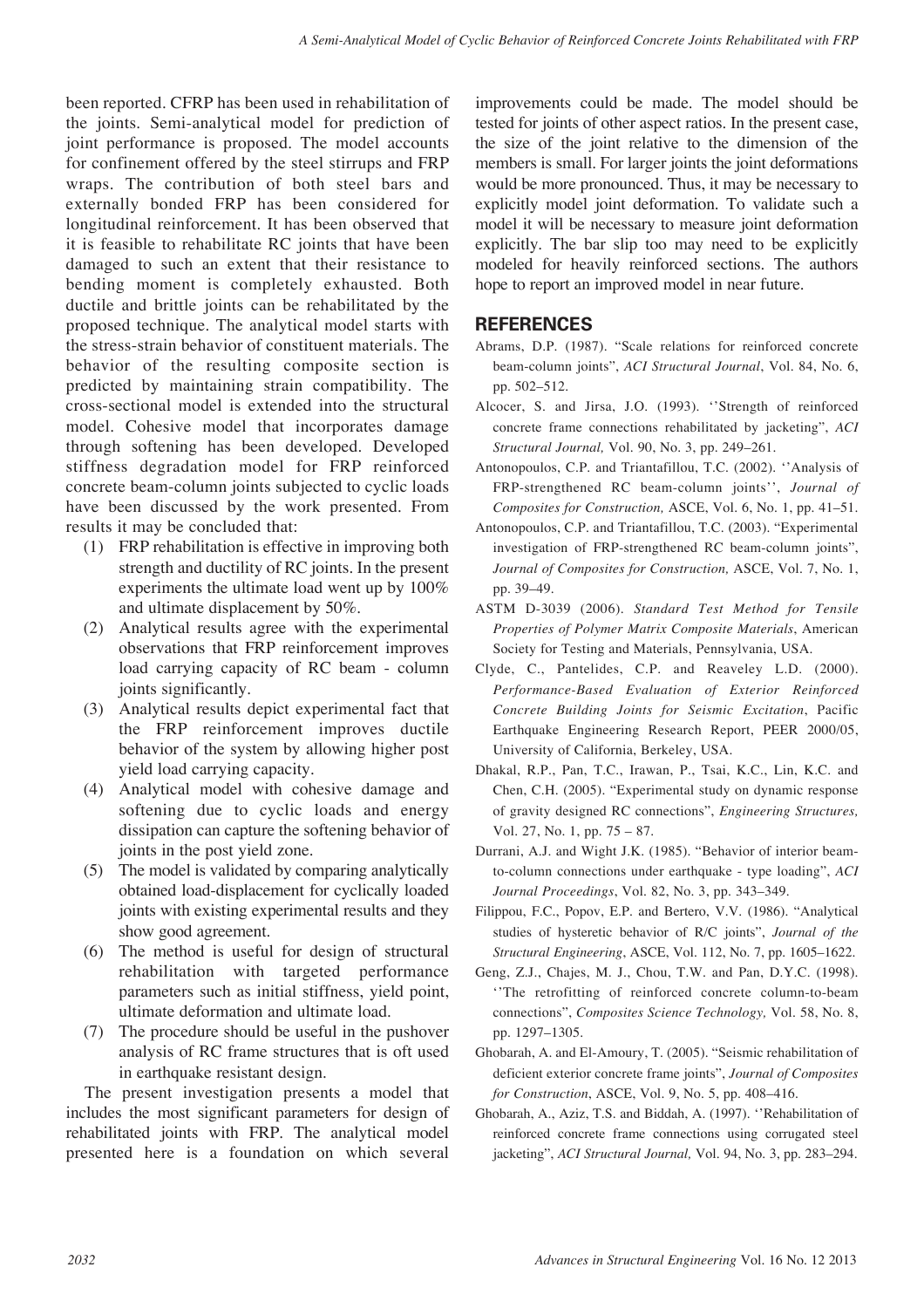- Ghobarah, A., El-Attar, M. and Aly, N.M. (2000). "Evaluation of retrofit strategies for reinforced concrete columns: A case study", *Engineering Structures*, Vol. 22, No. 5, pp. 490–501.
- Hanson, N.W. (1971). "Seismic resistance of concrete frames with grade 60 reinforcement", *Journal of the Structural Division,* ASCE, Vol. 97, No. 6, pp. 1685–1700.
- Hanson, N.W. and Connor, H.W. (1967). "Seismic resistance of reinforced concrete beam-column joints", *Journal of the Structural Division,* ASCE, Vol. 93, No. 5, pp. 533–560.
- Iacobucci, R.D., Sheikh, S.A. and Bayrak, O. (2003). "Retrofit of square concrete columns with carbon fiber-reinforced polymer for seismic resistance", *ACI Structural Journal,* Vol. 100, No. 6, pp. 785–794.
- Lee, D.L., Wight, J.K. and Hanson, R.D. (1977). "RC beamcolumn joints under large load reversals", *Journal of the Structural Division*, ASCE, Vol. 103, No. 12, pp. 2337–2350.
- Lowes, L.N. and Altoontash, A. (2003). "Modeling reinforcedconcrete beam-column joints subjected to cyclic loading", *Journal of Structural Engineering*, ASCE, Vol. 129, No. 12, pp. 1686–1697.
- Lowes, L.N. and Moehle J.P. (1999). "Evaluation and retrofit of beam-column T-joints in older reinforced concrete bridge structure", *ACI Structural Journal,* Vol. 96, No. 4, pp. 519-532.
- Meinheit, D.F. and Jirsa J.O. (1981). "Shear strength of R/C beam-column connections", *Journal of the Structural Division,* ASCE, Vol. 107, No. 11, pp. 2227–2244.
- Mitra, N. and Lowes, L.N. (2004). "Evaluation and advancement of a reinforced concrete beam column joint model", *Proceedings of the 13th World Conference on Earthquake Engineering*, Vancouver, B.C., Canada.
- Mukherjee, A. and Joshi, M. (2005). "FRPC reinforced concrete beam-column joints under cyclic excitation", *Composite Structures*, Vol. 70, No. 2, pp. 185–199.
- Mukherjee, A., Bagadi S.P. and Rai, G.L. (2009). "Semianalytical modeling of concrete beams rehabilitated with externally prestressed composites", *Journal of Composites for Construction*, ASCE, Vol. 13, No. 2, pp. 74–81.
- Mukherjee, A., Boothby, T.E., Bakis, C.E., Joshi, M.V. and Maitra, S.R. (2004). "Mechanical behavior of fiber-reinforced polymerwrapped concrete columns - Complicating effects", *Journal of Composites for Construction*, ASCE, Vol. 8, No. 2, pp. 97–103.
- Park, R. and Paulay, T. (1975). *Reinforced Concrete Structures,* John Wiley, New York, USA.
- Park, R. and Ruitong, D. (1998). "A comparison of the behavior of reinforced concrete beam- column joints designed for ductility and limited ductility", *Bulletin of the New Zealand National Society of Earthquake Engineering*, Vol. 21, No. 4, pp. 255–278.
- Parvin, A. and Granata, P. (2000). "Investigation on the effects of fiber composites at concrete joints", *Composites Part B: Engineering*, Vol. 31, No. 6-7, pp. 499–509.
- Rai, G.L. (2007). *Short-Term and Long-Term Performance of Externally Prestressed RC Beams and Joints*, PhD Thesis, Department of Civil Engineering, IIT Bombay.
- Sheikh, S.A. and Yau, G. (2002). "Seismic behavior of concrete columns confined with steel and fiber-reinforced polymers", *ACI Structural Journal*, Vol. 99, No. 1, pp. 72–80.
- Triantafillou, T.C. and Antonopoulos, C.P. (2000). ''Design of concrete flexural members strengthened in shear with FRP", *Journal of Composites for Construction,* ASCE, Vol. 4, No. 4, pp. 198–205.

# **NOTATION**

- *M* moment
- $\phi$  curvature
- $C_f$  confinement factor<br> $E_f$  modulus of elastici
	- modulus of elasticity of fiber
- *Es* modulus of elasticity of steel
- $E_0$  initial modulus of elasticity of concrete
- *t<sub>f</sub>* thickness of FRP wrap
- *ts* effective thickness of confining steel reinforcement
- *r* effective radius of concrete core
- *b* width (smaller dimension) of the rectangular concrete section
- *r<sub>c</sub>* corner radius of the concrete section
- $\varepsilon_{\text{lim}}$  limiting strain in concrete
- <sup>σ</sup>*<sup>c</sup>* stress in concrete
- <sup>ε</sup>*<sup>c</sup>* strain in concrete
- *Ec* secant modulus of concrete
- *fck* characteristic strength of concrete
- $\varepsilon_{sc}$  strain in compression steel
- $\varepsilon_{st}$  strain in tension steel
- <sup>ε</sup>*cf* strain in compression FRP
- $\varepsilon_{tf}$  strain in tension FRP
- *Xu* depth of neutral axis from top of compression surface
- *C* compression force in RC section
- *T* tension force in RC section
- $\sigma_{\rm sc}$  stress in compression steel
- <sup>σ</sup>*fc* stress in compression laminate
- <sup>σ</sup>*<sup>c</sup>* stress in concrete in compression
- *Asc* cross sectional area of compression steel
- *Afc* cross sectional area of compression FRP
- $\sigma_{st}$  stress in tension steel
- $\sigma_f$  stress in tension laminate
- *Ast* cross sectional area of tension steel
- *Aft* cross sectional area of tension FRP
- *Mc* bending moment of resistance of compression concrete
- *M<sub>sc</sub>* bending moment of resistance of compression steel
- *Mfc* bending moment of resistance of compression FRP
- *Mst* bending moment of resistance of tension steel
- $M_f$  bending moment of resistance of tension FRP
- $\Delta \phi$  increment in curvature
- $\delta$  total displacement of the beam tip